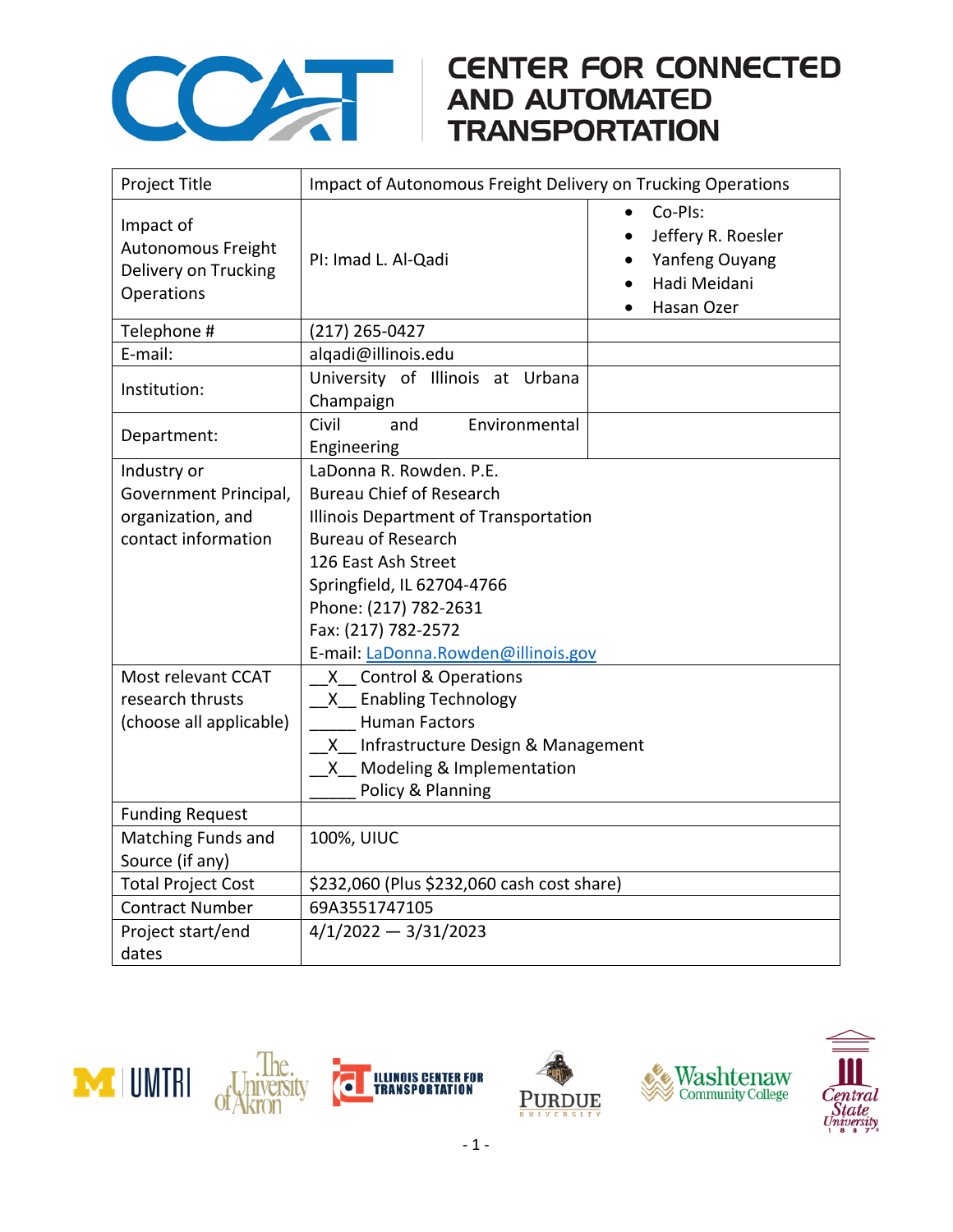

## **CENTER FOR CONNECTED**

| Project Abstract    | Connected truck operations bring exciting opportunities on energy<br>savings by forming platoons. While truck platooning is beneficial on<br>corridor analyses, real-life implementation of platooning depends on<br>many factors such as additional investment needed for connected |  |
|---------------------|--------------------------------------------------------------------------------------------------------------------------------------------------------------------------------------------------------------------------------------------------------------------------------------|--|
|                     | infrastructure, addressing first- and last-mile delivery issues, adverse<br>weather and traffic conditions, and pavement durability capable of                                                                                                                                       |  |
|                     | sustaining increased truck traffic. To quantify the impact of these<br>uncertainties, a virtual case analysis is crucial.                                                                                                                                                            |  |
|                     | Therefore, the main objective of this study is to develop a case study                                                                                                                                                                                                               |  |
|                     | and compare the operation costs and benefits of connected freight to<br>traditional trucking for actual origin-destination pairs in Illinois' Road                                                                                                                                   |  |
|                     | network that span from a populated area in Chicago to a rural part in                                                                                                                                                                                                                |  |
|                     | central Illinois. The state of Illinois has a road network that is suitable<br>for platoons. Insight regarding the impact of platoon compared to                                                                                                                                     |  |
|                     | normal truck traffic will be investigated. As a result of the case study,                                                                                                                                                                                                            |  |
|                     | recommendations will be outlined for efficient platoon operation.<br>The following four tasks are identified:                                                                                                                                                                        |  |
|                     | Determine the feasibility and efficiency of using drones for first-                                                                                                                                                                                                                  |  |
|                     | and last-mile delivery compared to land operation. An efficient                                                                                                                                                                                                                      |  |
|                     | algorithm for planning drone routes to pick up and deliver freight<br>to/from trucks and ground-based depots will be developed.                                                                                                                                                      |  |
|                     | Develop real-time optimization to identify optimum platooning                                                                                                                                                                                                                        |  |
|                     | scheme based on uncertainties such as traffic level, weather, and<br>number of platoon trucks.                                                                                                                                                                                       |  |
|                     | Quantify pavement damage caused by regular truck traffic and<br>٠                                                                                                                                                                                                                    |  |
|                     | truck platoons at multiple penetration levels.                                                                                                                                                                                                                                       |  |
|                     | Determine the costs and benefits of<br>using additional<br>$\bullet$<br>infrastructure equipment necessary for platooning such as                                                                                                                                                    |  |
|                     | connected devices or embedded passive sensing material for                                                                                                                                                                                                                           |  |
|                     | controlling lateral positions of connected trucks.                                                                                                                                                                                                                                   |  |
| High-level          | As a result of the case study, recommendations will be outlined for                                                                                                                                                                                                                  |  |
| implementation plan | efficient platoon operations with consideration of any differences in                                                                                                                                                                                                                |  |
|                     | pavement performance. Each of the aforementioned tasks provides                                                                                                                                                                                                                      |  |
|                     | unique insights regarding implementation:                                                                                                                                                                                                                                            |  |
|                     | The drone first/last mile model results can be used by logistic                                                                                                                                                                                                                      |  |
|                     | carriers to draw insights on achieving operational efficiency                                                                                                                                                                                                                        |  |
|                     | and sustainability for hybrid last-mile delivery.                                                                                                                                                                                                                                    |  |









Ò